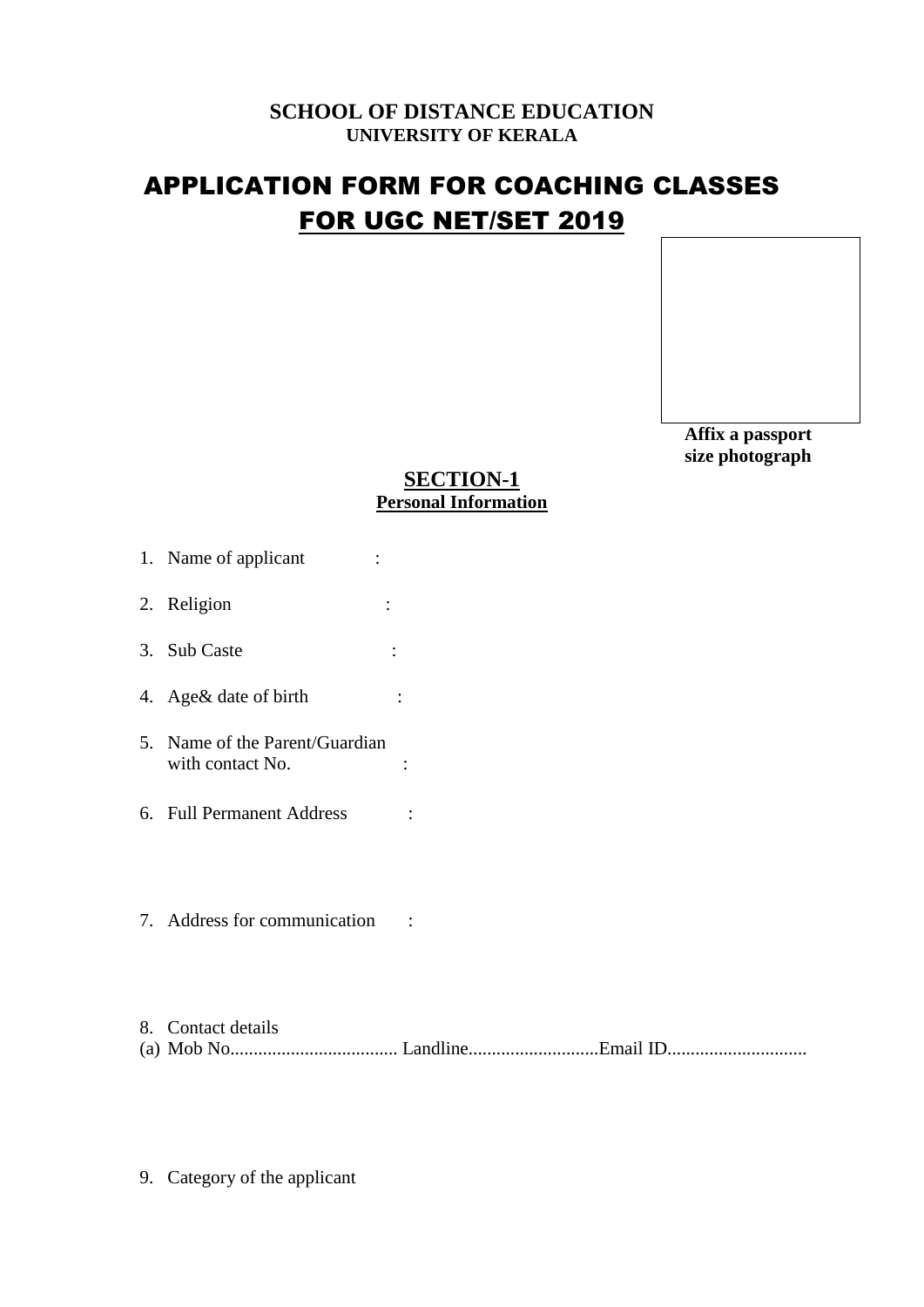Put a  $\checkmark$  mark in the appropriate column

| $\sim$ | $\alpha$ TT | <b>OBC</b> (Non Creamy | <b>Religious Minorities</b> |
|--------|-------------|------------------------|-----------------------------|
| υU     | ບ⊥          | Layer)                 |                             |
|        |             |                        |                             |

(True copy of the certificate showing the category of the applicant should be attached)

### **SECTION-11 Relation of the applicant with School of Distance Education**

- **1. Year of study for the P.G Course :** *(School of Distance Education)*
- **2. Subject studied/ studying** *(School of Distance Education)* **:**
- **3. Register Number/Enrolment No. :**

#### **4. Details of marks scored in the P.G Course**

| Year of passing | <b>Examination Reg.</b> | <b>Marks</b> | <b>Maximum</b> | <b>Percentage</b> |
|-----------------|-------------------------|--------------|----------------|-------------------|
|                 | N <sub>0</sub>          | Awarded      | <b>Marks</b>   | of Marks          |
|                 |                         |              |                |                   |

(True copy of the Mark list should be attached by the applicants who have completed the course)

#### **DECLARATION**

This is to declare that all the information furnished above is correct to the best of my knowledge and belief.

Place: Signature of the applicant

Date: Name:

FOR OFFICE USE ONLY

The application is scrutinised and found correct/incorrect. The candidate is admitted/ Not admitted.

> Signature Course Co-ordinator

> > Phone: .0471-2386120,2300148